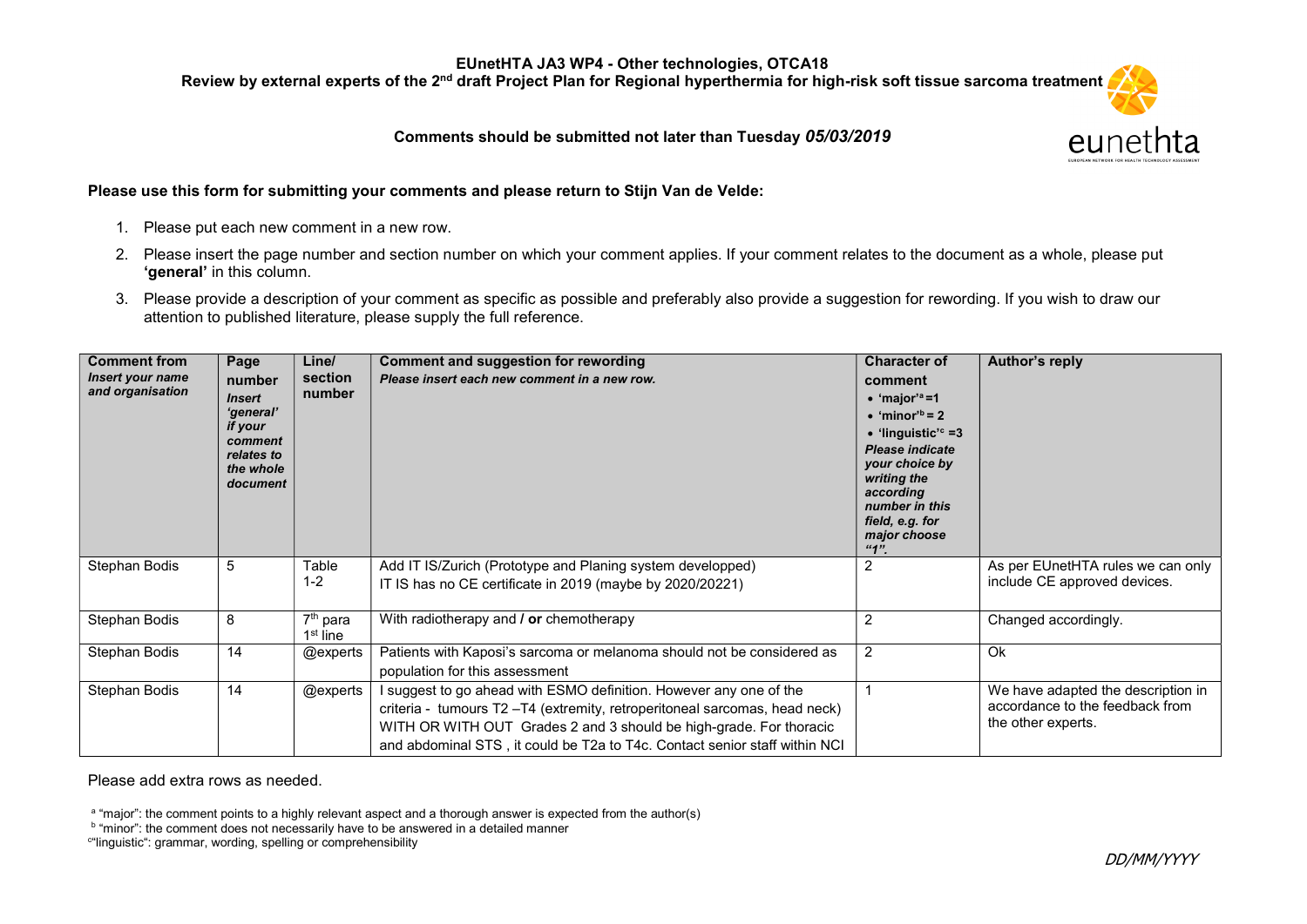Review by external experts of the 2<sup>nd</sup> draft Project Plan for Regional hyperthermia for high-risk soft tissue sarcoma treatment

# eunethta

## Comments should be submitted not later than Tuesday 05/03/2019

| <b>Comment from</b><br><b>Insert your name</b><br>and organisation | Page<br>number<br><b>Insert</b><br>'general'<br>if your<br>comment<br>relates to<br>the whole<br>document | Line/<br>section<br>number | <b>Comment and suggestion for rewording</b><br>Please insert each new comment in a new row.                                                                                                                                                                                                                                                                                                                                                                    | <b>Character of</b><br>comment<br>$\bullet$ 'major' <sup>a</sup> =1<br>$\bullet$ 'minor' <sup>b</sup> = 2<br>$\bullet$ 'linguistic' <sup>c</sup> =3<br><b>Please indicate</b><br>your choice by<br>writing the<br>according<br>number in this<br>field, e.g. for<br>major choose<br>$4\overline{2}$ | Author's reply                                                                                                                                                                                                                                                            |
|--------------------------------------------------------------------|-----------------------------------------------------------------------------------------------------------|----------------------------|----------------------------------------------------------------------------------------------------------------------------------------------------------------------------------------------------------------------------------------------------------------------------------------------------------------------------------------------------------------------------------------------------------------------------------------------------------------|-----------------------------------------------------------------------------------------------------------------------------------------------------------------------------------------------------------------------------------------------------------------------------------------------------|---------------------------------------------------------------------------------------------------------------------------------------------------------------------------------------------------------------------------------------------------------------------------|
|                                                                    |                                                                                                           |                            | and FNCLCC for input                                                                                                                                                                                                                                                                                                                                                                                                                                           |                                                                                                                                                                                                                                                                                                     |                                                                                                                                                                                                                                                                           |
| Stephan Bodis                                                      | 15                                                                                                        | $2nd$ last<br>para         | The suggested approach is fine. Below an alternative option of how to<br>proceed. F/u for high risk sarcomas: f/u after one month; year 1 and 2 q 3<br>months; year 3 to 5 q 6 months                                                                                                                                                                                                                                                                          | 2                                                                                                                                                                                                                                                                                                   | Given the consensus among the<br>other external experts, we have<br>opted to maintain the current<br>approach.                                                                                                                                                            |
| Stephan Bodis                                                      | 18                                                                                                        | reference                  | add: Datta et al Int J Particle Ther 2016;<br>Proton irradiation with hyperthermia in unresectable sotf tissue sarcoma                                                                                                                                                                                                                                                                                                                                         | $\overline{2}$                                                                                                                                                                                                                                                                                      | Added.                                                                                                                                                                                                                                                                    |
| Frank Lohr<br>AOU Modena                                           | 10                                                                                                        |                            | Melanoma and Chloroma can be excluded                                                                                                                                                                                                                                                                                                                                                                                                                          | $\overline{2}$                                                                                                                                                                                                                                                                                      | We have excluded these terms<br>together with other terms that were<br>suggested by other experts.                                                                                                                                                                        |
| <b>Frank Lohr</b><br>AOU Modena                                    | 12                                                                                                        |                            | Specific RT parameters in addition to those chosen: Beam Quality<br>(Photons, Electrons, N, P), Overall treatment time                                                                                                                                                                                                                                                                                                                                         | $\overline{2}$                                                                                                                                                                                                                                                                                      | Added.                                                                                                                                                                                                                                                                    |
| Frank Lohr<br>AOU Modena                                           | 14                                                                                                        |                            | Kaposi to be excluded                                                                                                                                                                                                                                                                                                                                                                                                                                          | $\overline{2}$                                                                                                                                                                                                                                                                                      | Ok                                                                                                                                                                                                                                                                        |
| Frank Lohr<br>AOU Modena                                           | 14                                                                                                        |                            | Reclassification makes only sense when access to patient individual data is<br>available. Maybe I overlooked it but looking at the most recent ESMO-<br>guideline (10/18) I don't find a clear definition of "high risk". Or a cut off<br>based on sarculator is chosen or everything that is not considered low risk<br>(e.g. not requiring neo/adjuvant RT/Cht), which means everything but small,<br>superficial low-grade tumors are defined as high risk. | $\mathbf 1$                                                                                                                                                                                                                                                                                         | We have added the following<br>statement to the description of the<br>patient population: "This excludes<br>studies that focus on low risk<br>sarcoma which do not require<br>radiotherapy or chemotherapy and<br>which means small, superficial, low-<br>grade tumours." |
| J.P.Poulsen                                                        | 10                                                                                                        | Table 2.3                  | I think that the following groups should be omitted: 5: Adenosarcoma,                                                                                                                                                                                                                                                                                                                                                                                          | $\mathbf 1$                                                                                                                                                                                                                                                                                         | We have excluded these terms.                                                                                                                                                                                                                                             |

Please add extra rows as needed.

<sup>a</sup> "major": the comment points to a highly relevant aspect and a thorough answer is expected from the author(s)<br><sup>b</sup> "minor": the comment does not necessarily have to be answered in a detailed manner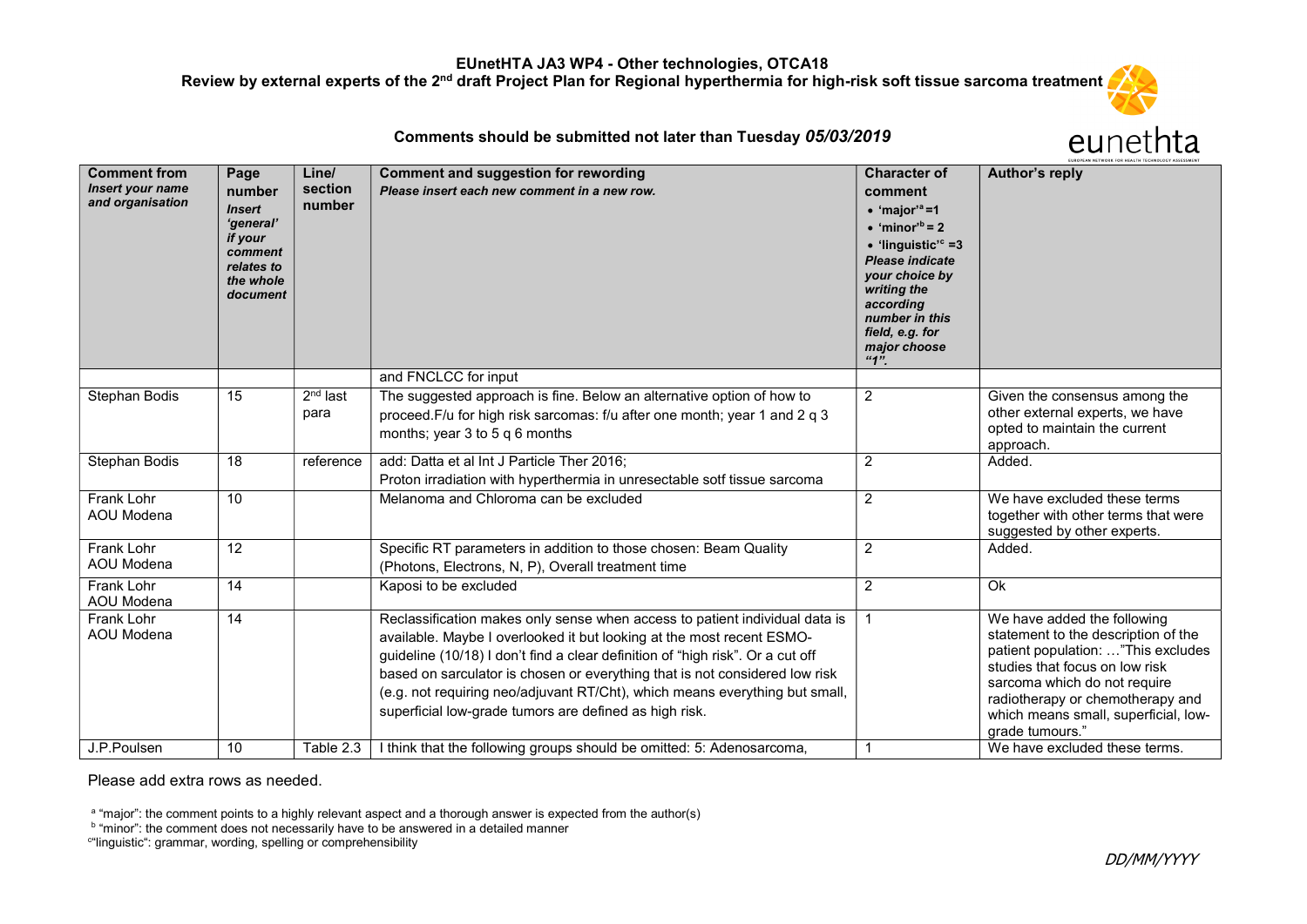Review by external experts of the 2<sup>nd</sup> draft Project Plan for Regional hyperthermia for high-risk soft tissue sarcoma treatment

## eunethta

## Comments should be submitted not later than Tuesday 05/03/2019

| <b>Comment from</b><br><b>Insert your name</b><br>and organisation | Page<br>number<br><b>Insert</b><br>'general'<br>if your<br>comment<br>relates to<br>the whole<br>document | Line/<br>section<br>number | <b>Comment and suggestion for rewording</b><br>Please insert each new comment in a new row.                                                                                                                                                                                                                                                                                                                           | <b>Character of</b><br>comment<br>$\bullet$ 'major' <sup>a</sup> =1<br>$\bullet$ 'minor <sup>'b</sup> = 2<br>$\bullet$ 'linguistic' <sup>c</sup> =3<br><b>Please indicate</b><br>your choice by<br>writing the<br>according<br>number in this<br>field, e.g. for<br>major choose<br>"1" | Author's reply                                                                                                                                                                |
|--------------------------------------------------------------------|-----------------------------------------------------------------------------------------------------------|----------------------------|-----------------------------------------------------------------------------------------------------------------------------------------------------------------------------------------------------------------------------------------------------------------------------------------------------------------------------------------------------------------------------------------------------------------------|-----------------------------------------------------------------------------------------------------------------------------------------------------------------------------------------------------------------------------------------------------------------------------------------|-------------------------------------------------------------------------------------------------------------------------------------------------------------------------------|
| Oslo<br>universitetssykehus                                        |                                                                                                           |                            | 8: Carcinosarcoma, 9: Carcinoma, 28: Histioblastoma.                                                                                                                                                                                                                                                                                                                                                                  |                                                                                                                                                                                                                                                                                         |                                                                                                                                                                               |
| J.P.Poulsen<br>Oslo<br>universitetssykehus                         | 11                                                                                                        | Table 2.3                  | Omit: 33: Leucosarcoma, 34: Leucolymphosarcoma, 35:<br>Leucosarcomatosis, 37: Lymphoma, 49: Melanoma, 50: Ehs tumor, 51:<br>Chloroma, 52: Myeloid cell tumor, 53: Reticulosarcoma, 54:<br>Reticulolymphosarcoma,<br>55: Retotheliosarcoma, 58: Synovioma                                                                                                                                                              |                                                                                                                                                                                                                                                                                         | We have excluded these terms,<br>except for 58: given that this was<br>not suggested for exclusion by the<br>other experts.                                                   |
| J.P.Poulsen<br>Oslo<br>universitetssykehus                         | 12                                                                                                        | Table 2.4                  | I don't know what parameters one use for hyperthermia.<br>For Radiotherapy is dose/fraction and numbers of fractions impotant. Total<br>treatment time may be important too.<br>For chemotherapy is it important to know which substaneces, dose per<br>course and total dose. It is also important to know if there was any<br>reduction in doses or if there was any delays due to side effects,<br>neutropenia etc |                                                                                                                                                                                                                                                                                         | We have consulted with the other<br>experts for the hyperthermia related<br>parameters and we have included<br>the suggested parameters for<br>radiotherapy and chemotherapy. |
| J.P.Poulsen<br>Oslo<br>universitetssykehus                         | 14                                                                                                        | Table 2.5                  | I would not consider patients with Kaposi's sarkom or Melanoma as a<br>patient population of this assesment. The same is true with patients having<br>the diagnoses that I omitted, mentioned from table 2.3. They are not "true<br>soft tissue sarcomas"                                                                                                                                                             | $\overline{1}$                                                                                                                                                                                                                                                                          | $\overline{OK}$                                                                                                                                                               |
| J.P. Poulsen<br>Oslo<br>universitetssykehus                        | 14                                                                                                        | Table 2.5                  | As you say, the 2 most widely used systems for grading sarcoma are the<br>NCI system and the FNCLCC system. I think that they are partly<br>overlapping, and it depends from what country the article (report) is coming,                                                                                                                                                                                             | $\overline{2}$                                                                                                                                                                                                                                                                          | We have further specified the<br>description of high risk, taking into<br>account the feedback from the other<br>experts as well.                                             |

Please add extra rows as needed.

<sup>a</sup> "major": the comment points to a highly relevant aspect and a thorough answer is expected from the author(s)<br><sup>b</sup> "minor": the comment does not necessarily have to be answered in a detailed manner